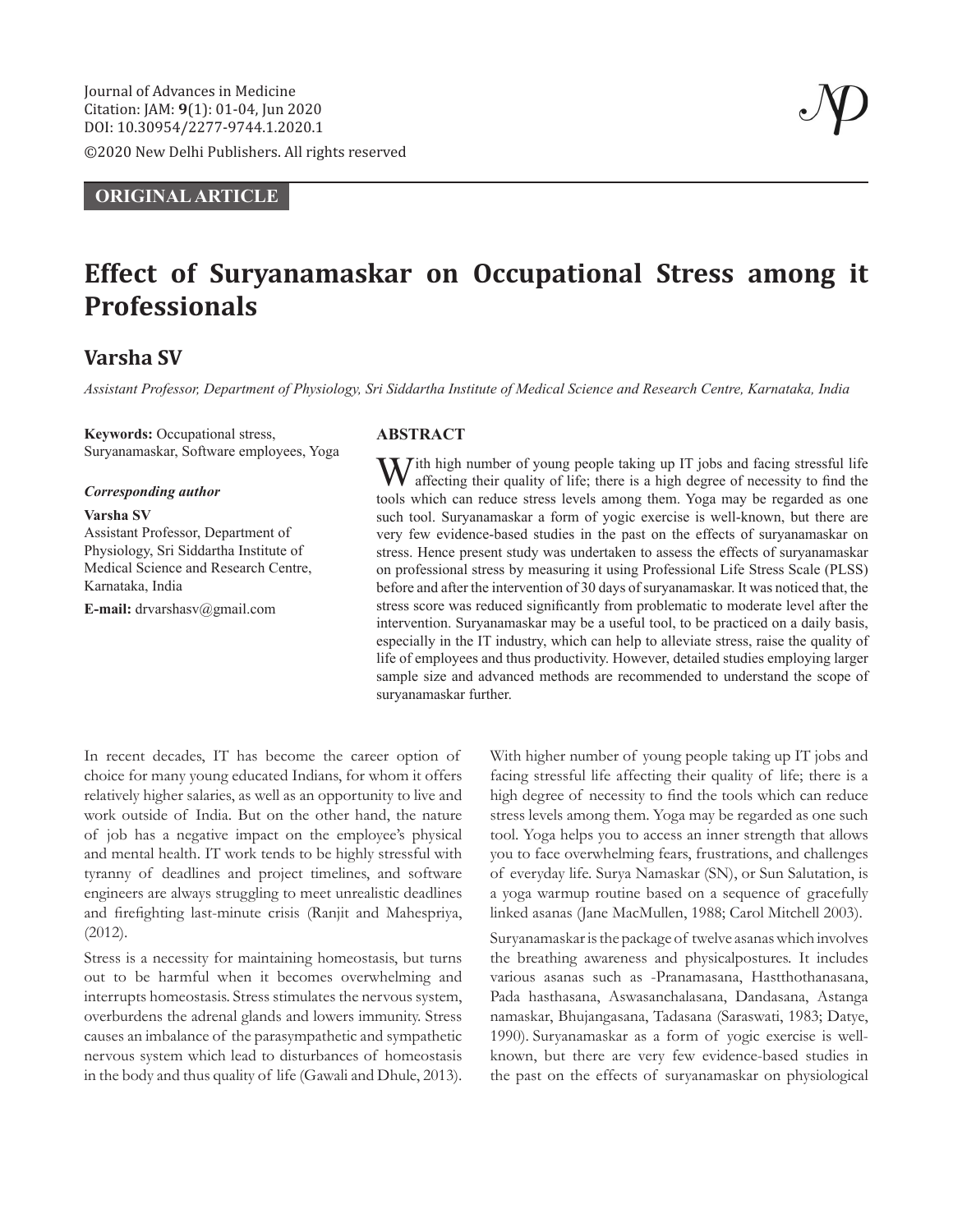changes especially on stress (Sinha *et al.,* 2002; Bhavanani *et al.* 2011).Hence, the present study uses this as an opportunity to explore the effect of Suryanamaskar on professional stress among software employees.

## **MATERIALS AND METHODS**

#### **Participants**

48 group A software employees from one of the IT company in Bangalore volunteered for the study. Subjects who regularly practice yoga or other physical activity/sports were not included. Subjects with history suggestive of neurological abnormalities, endocrinal disorders, those on drugs acting on Central Nervous System like antipsychotics, antidepressants, sedative-hypnotics were excluded from the study. Smokers and Chronic alcoholics too were excluded from the study. Final sample size after applying exclusion criteria was 32. Subjects acted as self-controls.

#### **Design of the study**

Standard instructions were given to the respondents and were also informed about the confidentiality and anonymity of their responses. They were told to respond honestly. Participants were assessed for their professional stress on day 1 (pre-SN), and day 30 (post-SN) of the intervention using Professional Life Stress Scale (PLSS).

Subjects were asked to relax for 30 min on day1 and day 30 then given a participant information sheet and a consent form. After reading the participant information sheet, subjects were instructed to sign the consent form and complete the Professional Life Stress Scale (PLSS). The entire test administration was done in English.

#### **Professional Life Stress Scale**

PLSS was developed by David Fontana in 1989. It contains 22 questions which measures level of professional stress by assessing various domains of profession like work load, work environment, rewards etc. The scoring range is between 0 and 60 (Fontana, 1989). The scoring scale is represented in table 1.

**Table 1:** Scoring scale and severity of stress in PLSS

| <b>Score</b> | Severity of professional stress |               |
|--------------|---------------------------------|---------------|
| $0 - 15$     | No stress                       |               |
| $16 - 30$    |                                 | Moderate      |
| $31 - 45$    | <b>Stress</b>                   | Problematic   |
| 46-60        |                                 | Major problem |

#### **Intervention: Suryanamaskar**

The suryanamaskar sessions were conducted in a yoga centre nearby workplace. The subjects were guided by a team of experts. Suryanamaskar trainers were experienced in teaching suryanamaskar for five years or more and were qualified for suryanamaskar training. The subjects were observed for medical conditions and contraindications. The attendance record for all the participants was maintained.

The suryanamaskar training session was done for first 2 days. Next 30 days the subjects were asked to perform suryanamaskar on their own and was monitored by expert instructors on a daily basis. Everyday suryanamaskar session included warm up, 15 rounds of suryanamaskar with mantras and breathing and cooling down (sitting position) which took approximately 25-30 min. As there were many ways of performing suryanamaskar, a standard method (10 counts) of performing and a standard set of instructions was established and followed throughout the sessions. Participants were encouraged to maintain incidental recordings in a diary kept at the yoga centre where suryanamaskar sessions were conducted. It was made sure through the data sheet that they did not engage themselves in any other relaxation activity.

#### **Data Analysis**

The Descriptive statistics were used, i.e., mean and standard deviation (SD) for describing the parameters. The data was analysed using SPSS 20.0. Paired 't' test was used to check the difference between professional stress before and after suryanamaskar intervention.

#### **RESULTS AND DISCUSSION**

All the subjects were in the age group 30-50 years with mean age 38.34±7.62 years had BMI 22.06±2.14 kg/m2 . Subjects slept for  $7.6\pm1.3$  hours per day during the study.

**Table 2:** Comparison of professional stress before and after Suryanamaskar intervention

| Parameter  | Pre-SN<br>intervention | Post-SN<br>intervention | P value   |
|------------|------------------------|-------------------------|-----------|
|            | Mean <sup>+</sup> SD   | Mean <sup>+</sup> SD    |           |
| PLSS score | $32.4 \pm 8.57$        | $21.1 \pm 6.28$         | $0.0449*$ |
|            | (Problematic)          | (Moderate)              |           |

PLSS - Professional Life Stress Scale; In brackets – Classification of stress score of PLSS (Fontana, 1989); \*P<0.05 significant, \*\*\*P<0.005 highly significant difference.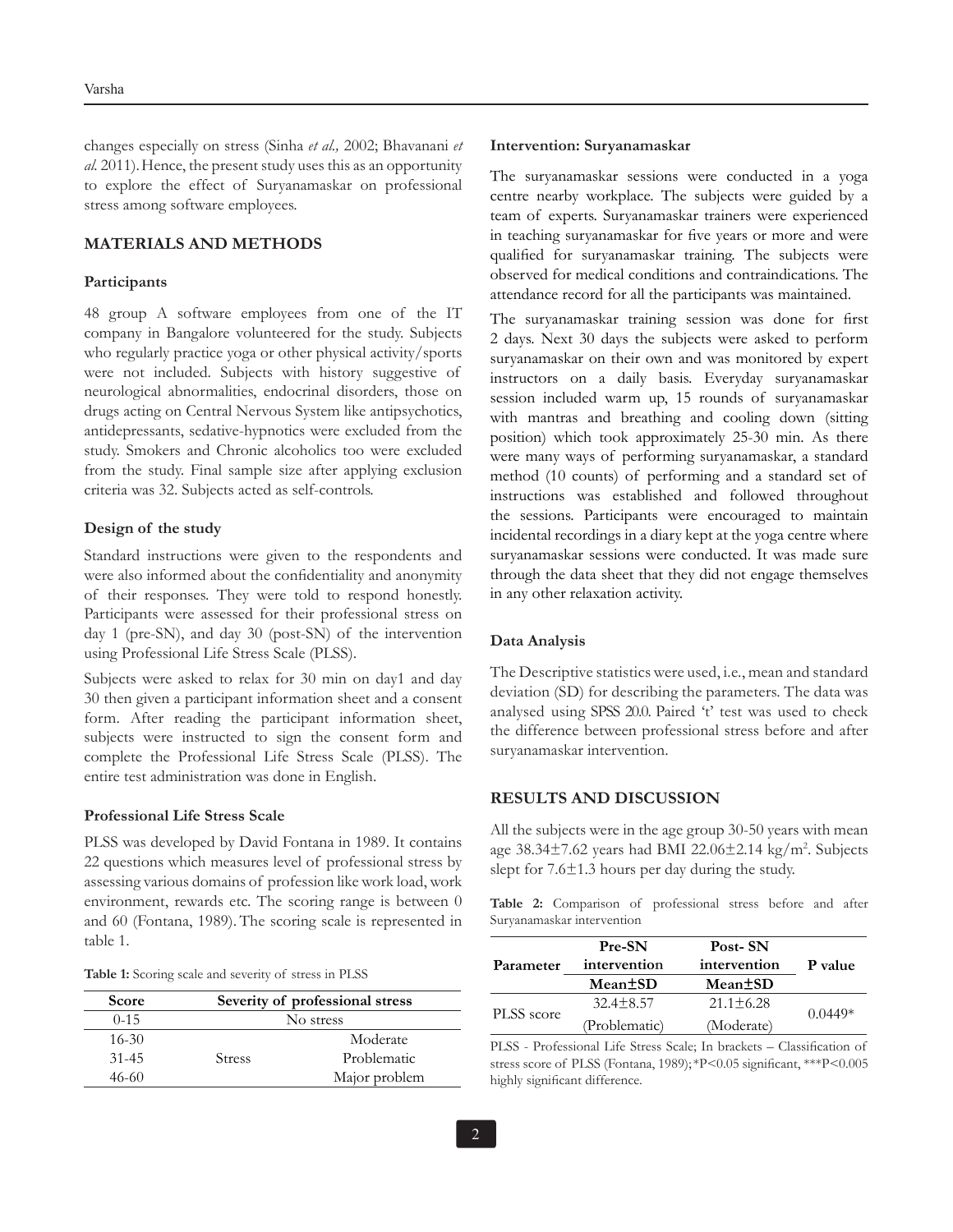Table 2 shows comparison of professional stress before and after the intervention. Our study clearly showed significant difference (p value 0.0449) in professional stress before Starting practice of SN (32.4±8.57) and after 30 days of regular SN (21.1±6.28). Even though there was moderate stress (PLSS score 16-30) after the intervention, the score was significantly reduced compared to pre-SN, which had stress score in the range of problematic stress (PLSS score 31-45). The downward trend in the change of stress score is presented in Fig. 1.



**Fig. 1:** Comparison of professional stress and its trend before and after Suryanamaskar intervention

Aim of the present study was to examine the effect of Suryanamaskar on professional stress among IT employees. It was evidenced that, the professional stress experienced by the employees was reduced after the SN intervention compared to pre intervention levels. The practice of yoga is a tremendous gift from our Indian Culture. Only recently we have begun to understand the vast potential and health benefits of yoga.

There are few Similar researches conducted to assess the effects of SN on stress levels. A study on college students by Manoj Sharma *et al.,* found that suryanamaskar effectively improves the stress levels (Sharma, 2014). A study by Sang dol Kim *et al.,* indicate that yogic exercises would reduce life stress and even lower postprandial blood glucose levels in nursing students (Sang Dol Kim, 2014). In a study by N. Hartfiel *et al.*, it was found that 8 week program of 'workplace yoga' resulted in significant reductions in perceived stress and improved psychological well-being (Hartfiel *et al.,* 2012). Another study by Hartfiel *et al.,* reported that there was significant increase in resilience to stress, and substantial improvements in composure, clear-mindedness, energy

and confidence after a 6-week yoga program in a British university (Hartfiel *et al.* 2011).

The present research is a step towards adding to the data of previous studies on suryanamaskar and its physiological benefits as evidenced by other studies showing improvement of pulmonary function, respiratory pressures, hand grip strength and endurance, and resting cardiovascular parameters (Bhavanani *et al.,* 2011).

Even though the study was based on limited sample size, SN may be a useful tool, to be practiced for psychological health on a daily basis, especially in the IT industry, which can help to alleviate stress, raise the quality of life of employees and thus productivity. We recommend further detailed studies in this area by employing different age groups, other grades of professionals and assessment methods to check other physiological changes and understand molecular mechanisms involved.

As per the classification given by David Fontana for stress scores, moderate stress (score 16-30) needs to be reasonably reduced. Problematic Stress (score 31-45) is considered a real problem, and points to the need for remedial action. The longer the person works under problematic stress, the harder it gets to prevent the adverse effects of it. Hence professional stress needs careful evaluation and early mitigation (Fontana, 1989).This study will have implications in terms of use of suryanamaskar as a relaxation strategy for high stress professions and to reduce stress at a dispositional level.

# **ACKNOWLEDGEMENTS**

We would like to thank the yoga experts who helped train and monitor the SN sessions and the subjects for volunteering enthusiastically in spite of their busy schedules.

#### **CONCLUSION**

It was evidenced that regular practice of Suryanamaskar had positive effect on professional stress alleviation. After further studies to explore its effect at molecular level, Suryanamaskar can be recommended in future stress management strategies to reap its beneficial effects.

### **REFERENCES**

Bhavanani, A.B., Udupa, K. and Madanmohan, M. 2011. A comparative study of slow and fast suryanamaskar on physiological function. *International Journal of Yoga,* **4**: 71.